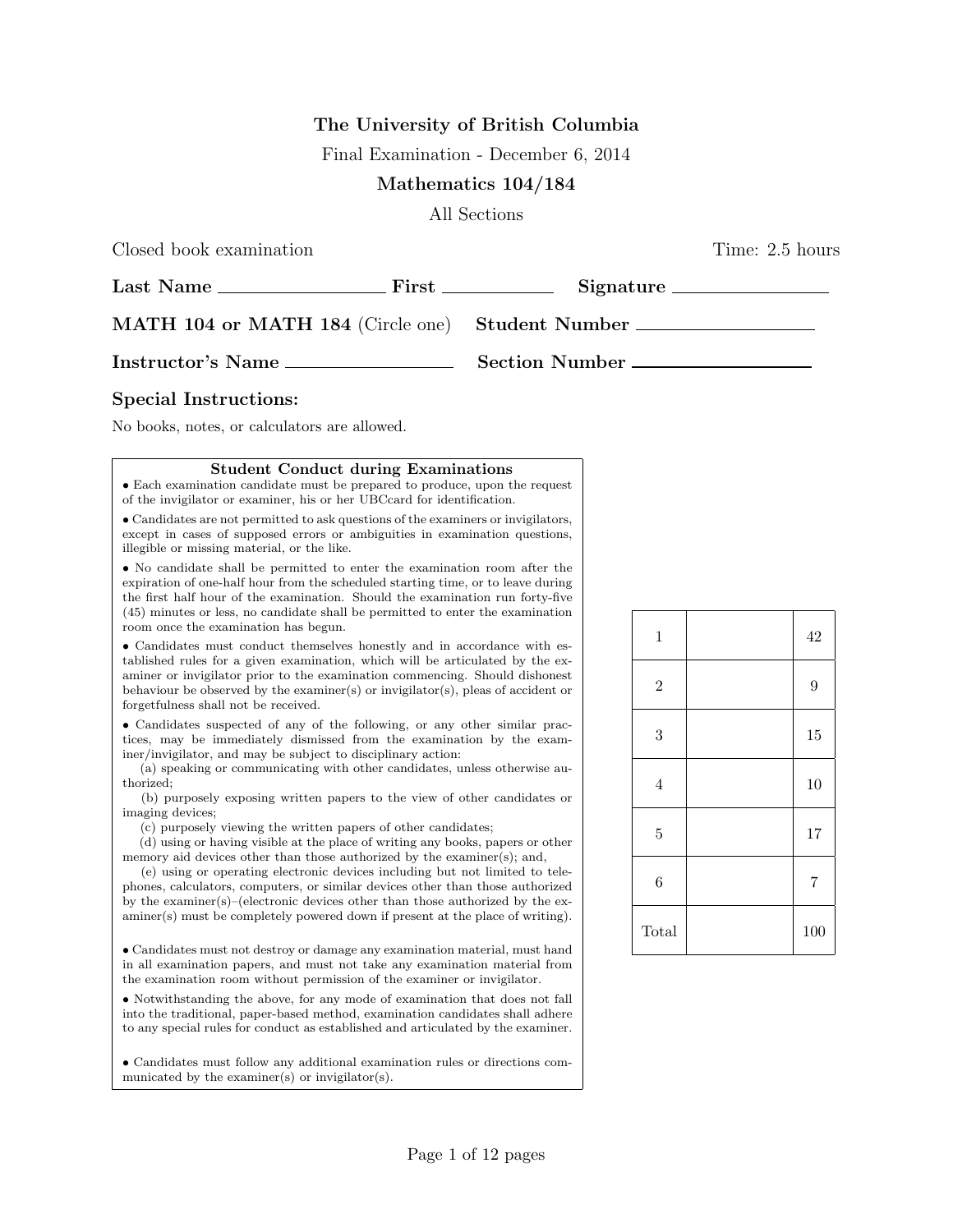[42] **1**. **Short Problems**. Each question is worth 3 points. Put your answer in the box provided and show your work. No credit will be given for the answer without the correct accompanying work.

(a) Evaluate 
$$
\lim_{x \to 3} \frac{x^2 - 9}{3 - x}.
$$

Answer:

(b) Evaluate 
$$
\lim_{x \to 16} \frac{\sqrt{x} - 4}{x - 16}.
$$

Answer:

(c) Let 
$$
f(x) = \begin{cases} 3x & \text{if } x \leq 2 \\ x^2 - 2x & \text{if } x > 2 \end{cases}
$$
. Is f continuous from the right at 2?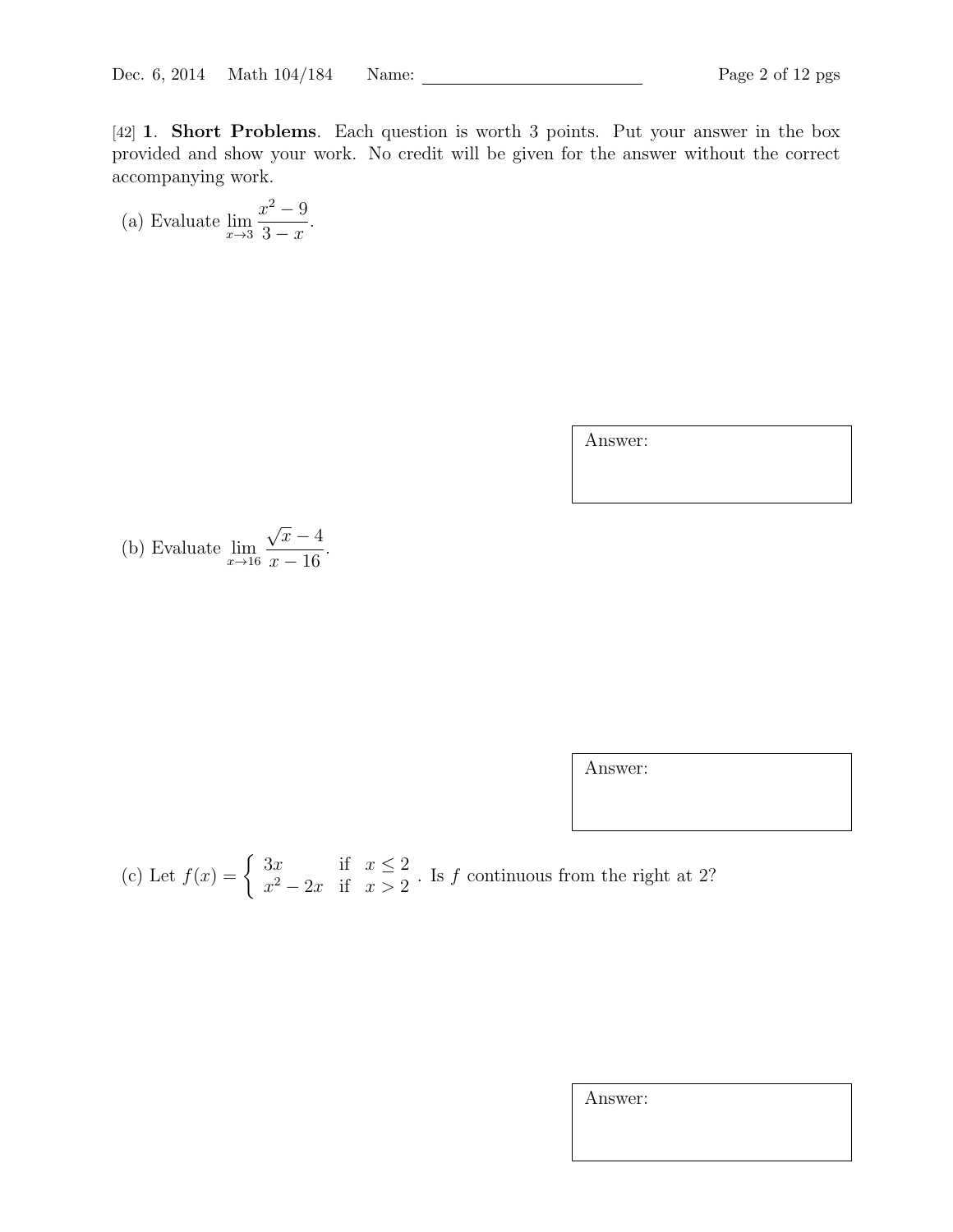(d) Let  $f(x) = \frac{x^3}{3}$ 3  $+x^2 - 7x + 100$ . Find the point on the graph of *f* at which the tangent line has slope *−*8.

Answer:

(e) Suppose  $f(4) = 3$  and  $f'(4) = 2$ . Let  $h(x) = \frac{f(x)}{f(x)}$ *x −* 5 . Find an equation of the line tangent to  $y = h(x)$  at  $x = 4$ .

Answer:

(f) Find 
$$
\frac{dy}{dx}
$$
, where  $y = e^{9x} \cos x$ .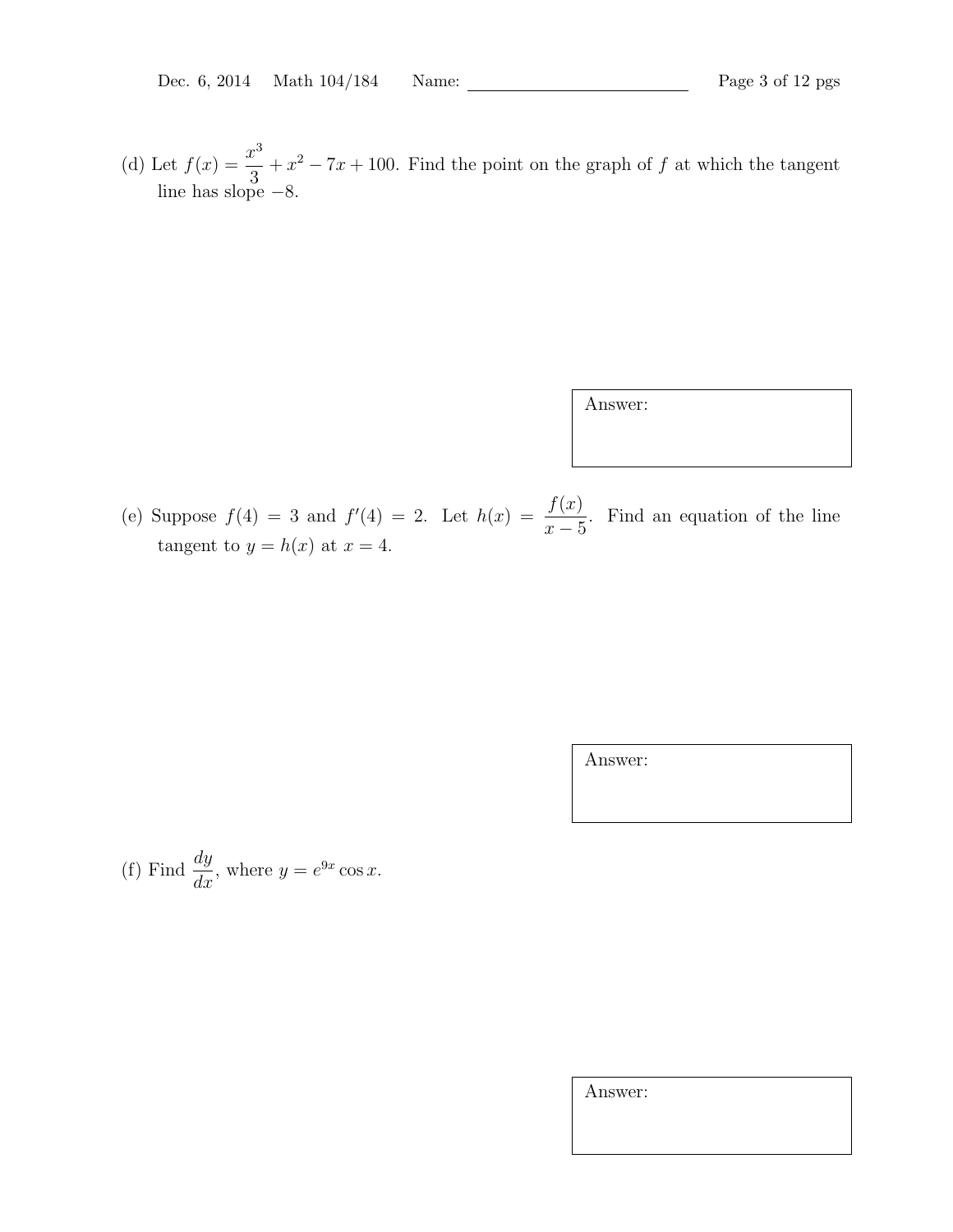(g) Suppose the position of an object moving horizontally after *t* seconds is given by the function  $s = f(t) = t^4 - 2t$  for  $0 \le t \le 6$ . Find the acceleration of the object at  $t = 2$ .

Answer:

(h) Assume *f* and *g* are differentiable on their domains with  $h(x) = f(g(x))$ . Suppose the equation of the line tangent to the graph of *g* at the point  $(4, 7)$  is  $y = 3x - 5$  and the equation of the line tangent to the graph of *f* at  $(7, 9)$  is  $y = -2x + 23$ . Find  $h'(4)$ .

Answer:

(i) Find 
$$
\frac{dy}{dx}
$$
, where  $y = x^{\ln x}$ .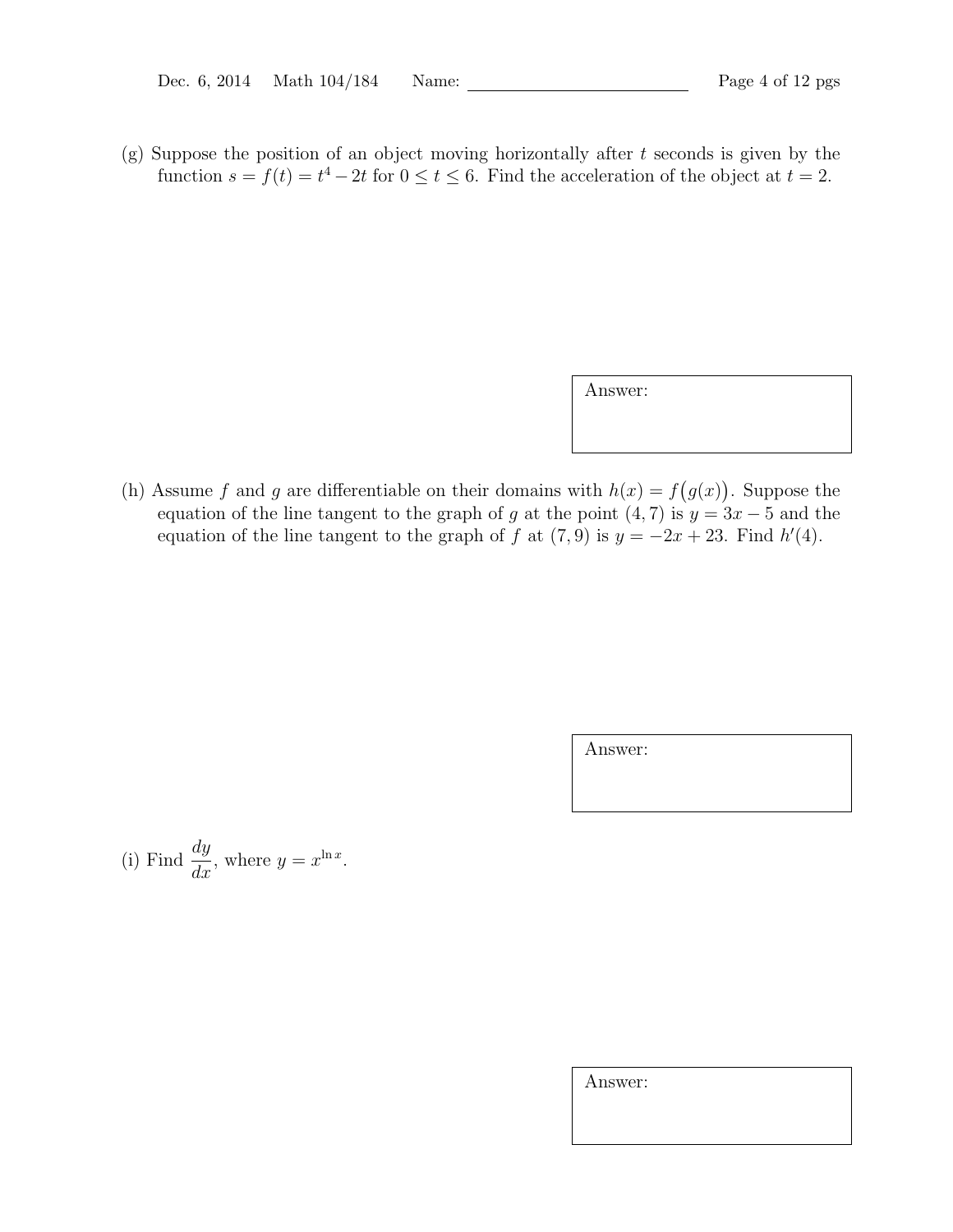(j) An investment earns at an annual interest rate of 5% compounded continuously. How fast is the investment growing when its value is \$500?

Answer:

(k) Find  $f'(0)$ , where  $f(x) = \tan^{-1}(5x)$ . Note that  $\tan^{-1}$  refers to the inverse tangent function, which is also denoted by arctan.

Answer:

(l) Suppose *f* is differentiable on (*−∞,∞*) and assume it has a local extreme value at the point  $x = 2$ , where  $f(2) = 0$ . Let  $h(x) = xf(x) + 2x + 3$  for all values of *x*. Does  $h(x)$ have a local extreme value at  $x = 2$ ?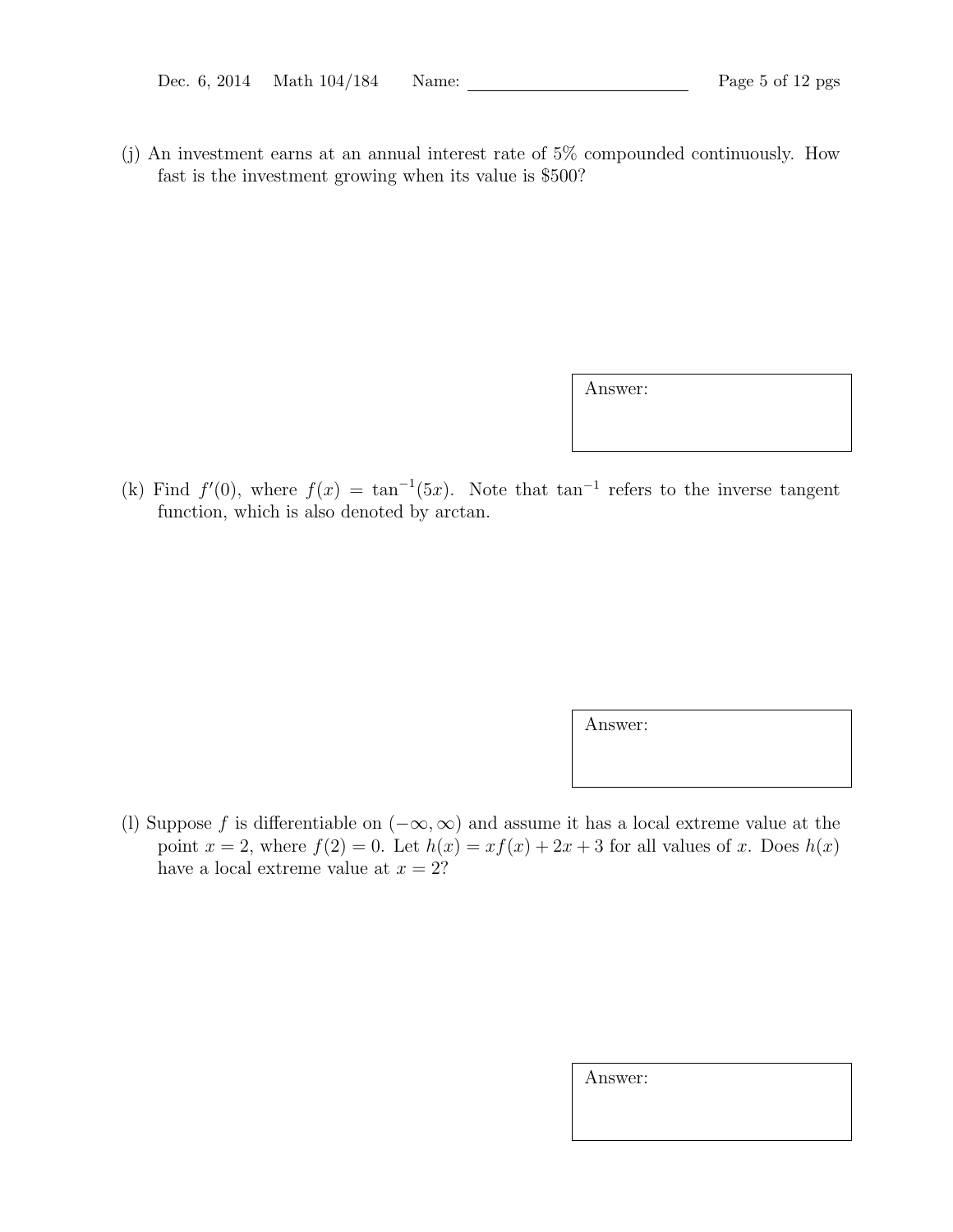(m) Estimate  $|\sin(0.12) - 0.12|$  by considering the linear approximation of  $\sin x$  at  $x = 0$ .

Answer:

(n) Let  $f(x) = x^{2/3}$ . Find the second-order Taylor polynomial for  $f(x)$  with its center at 1.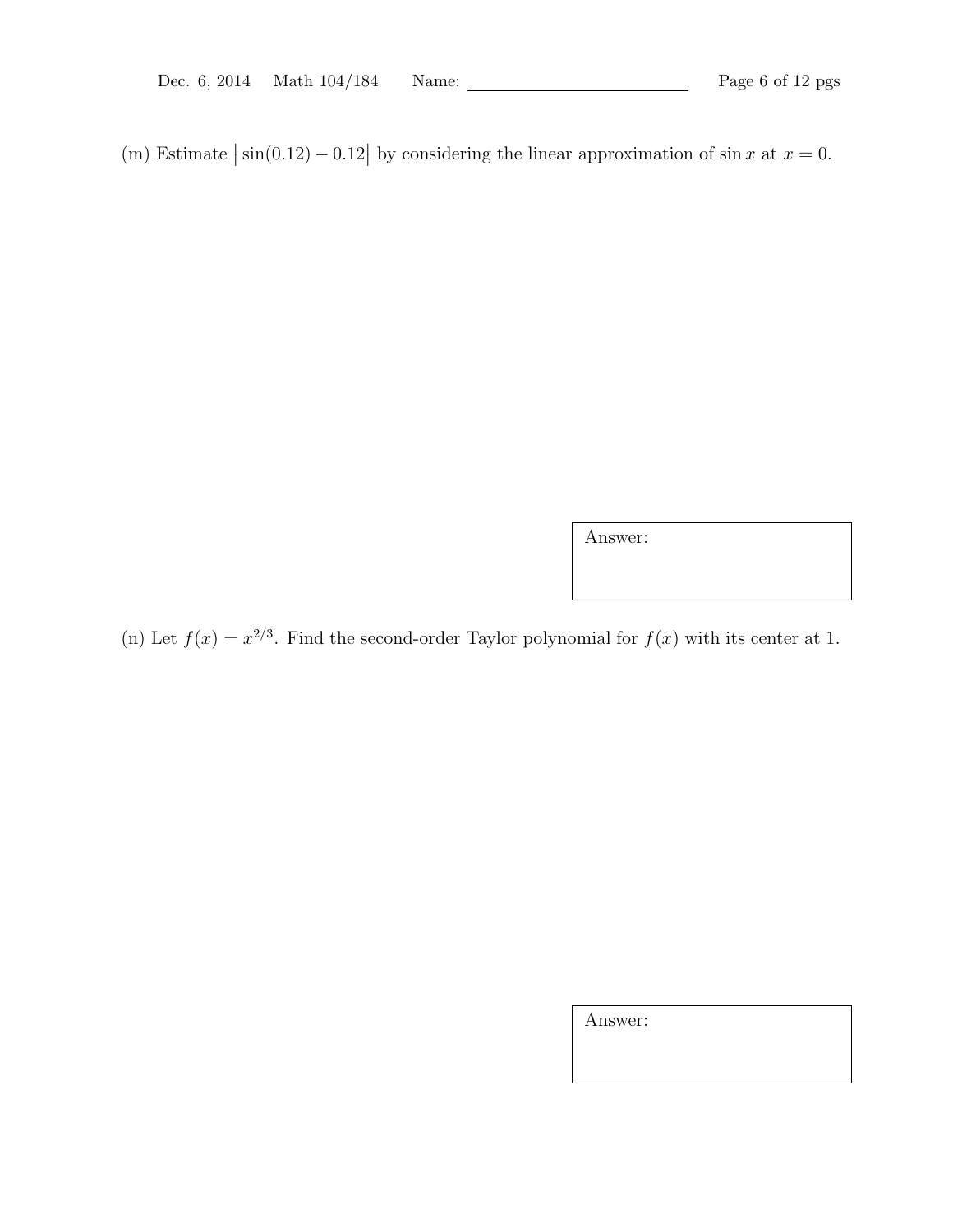**Long Problems**. In questions 2–6, show your work. No credit will be given for the answer without the correct accompanying work.

[9] **2**. Let  $f(x) = \frac{x^2}{2}$  $\frac{x}{x^2+1}$ . Use the definition of the derivative to find  $f'(1)$ . No marks will be given for the use of any differentiation rules.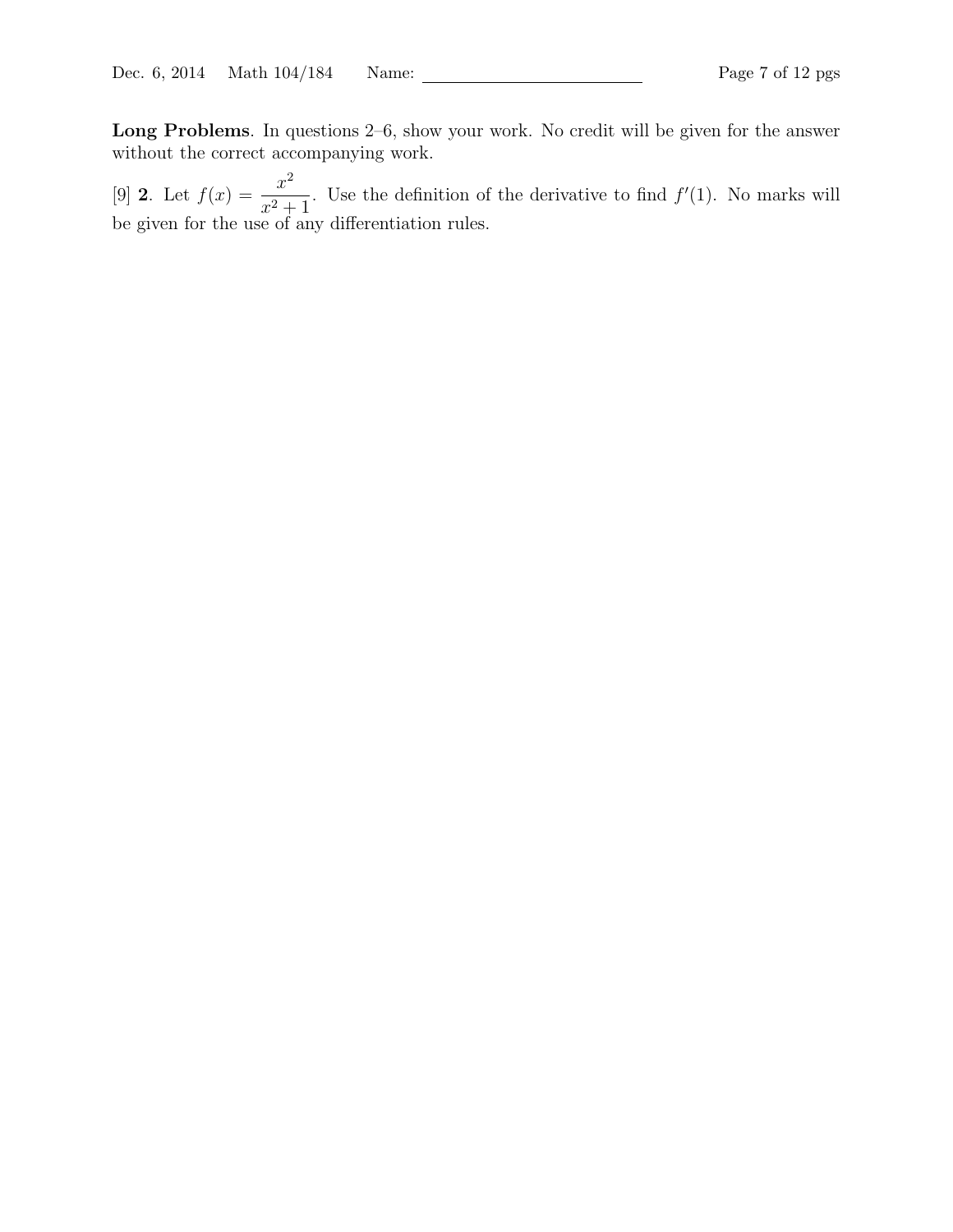[15] **3**. The price *p* (in dollars) and the demand *q* for a product are related by the following demand equation:

$$
p^3 + q + q^3 = 38.
$$

(a) Find the price elasticity of demand in terms of *p* and *q* for this product.

(b) If the current demand is  $q = 3$ , will the revenue increase or decrease if the price is raised slightly?

c) Suppose the price increases at a rate \$7/month. How fast does the demand decrease when the demand is  $q = 3$ ?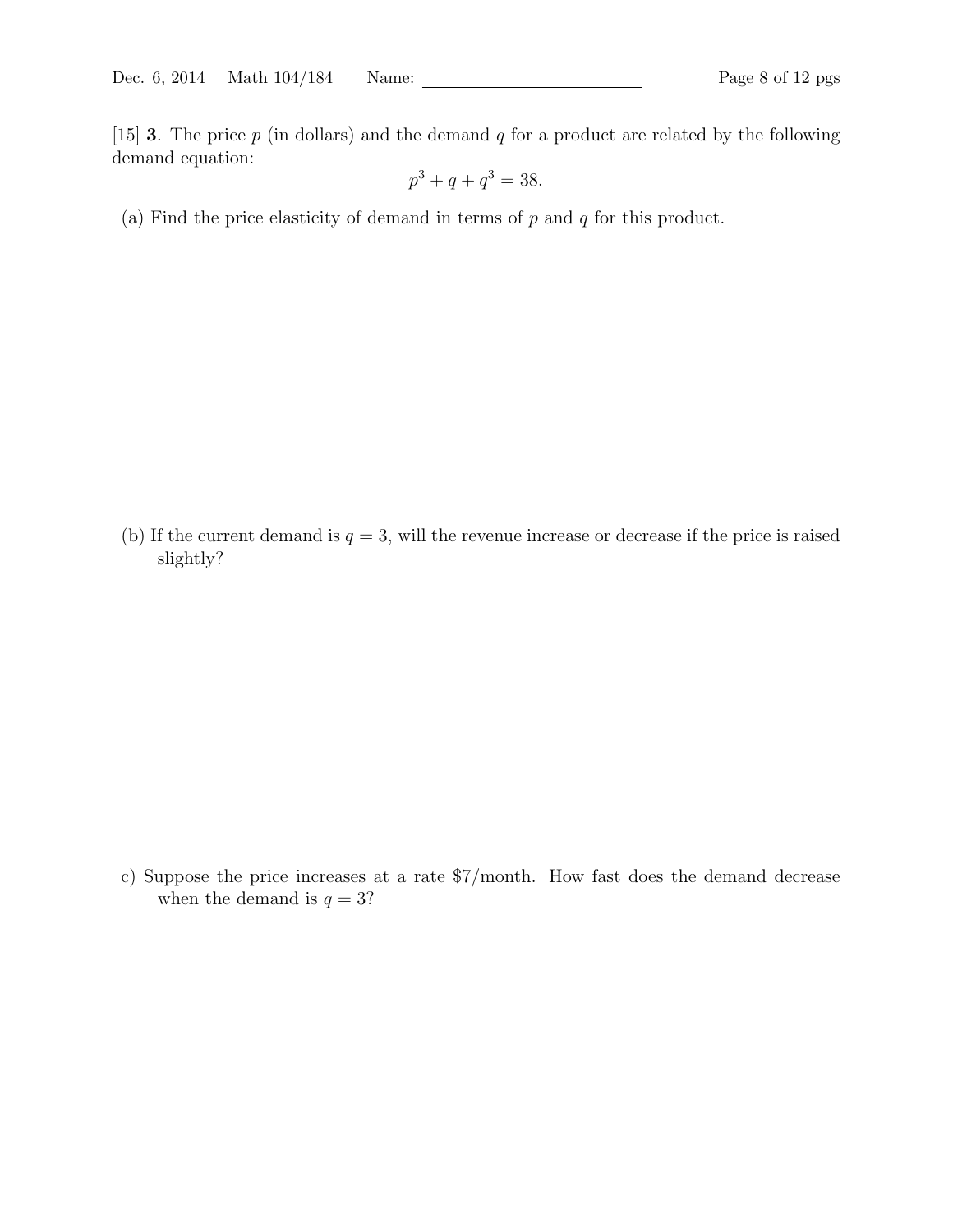[10] **4**. You are planning a city tour for a group of 100 tourists. If you can sell *x* bus tour tickets, you can offer them for  $\$(30 - x/4)$  each. If you can sell *y* boat tour tickets, you can offer them for \$(70 *− y/*2) each. How many bus tickets, and how many train tickets should you sell to the tourists in order to maximize revenue (you can only sell one type of ticket to each passenger).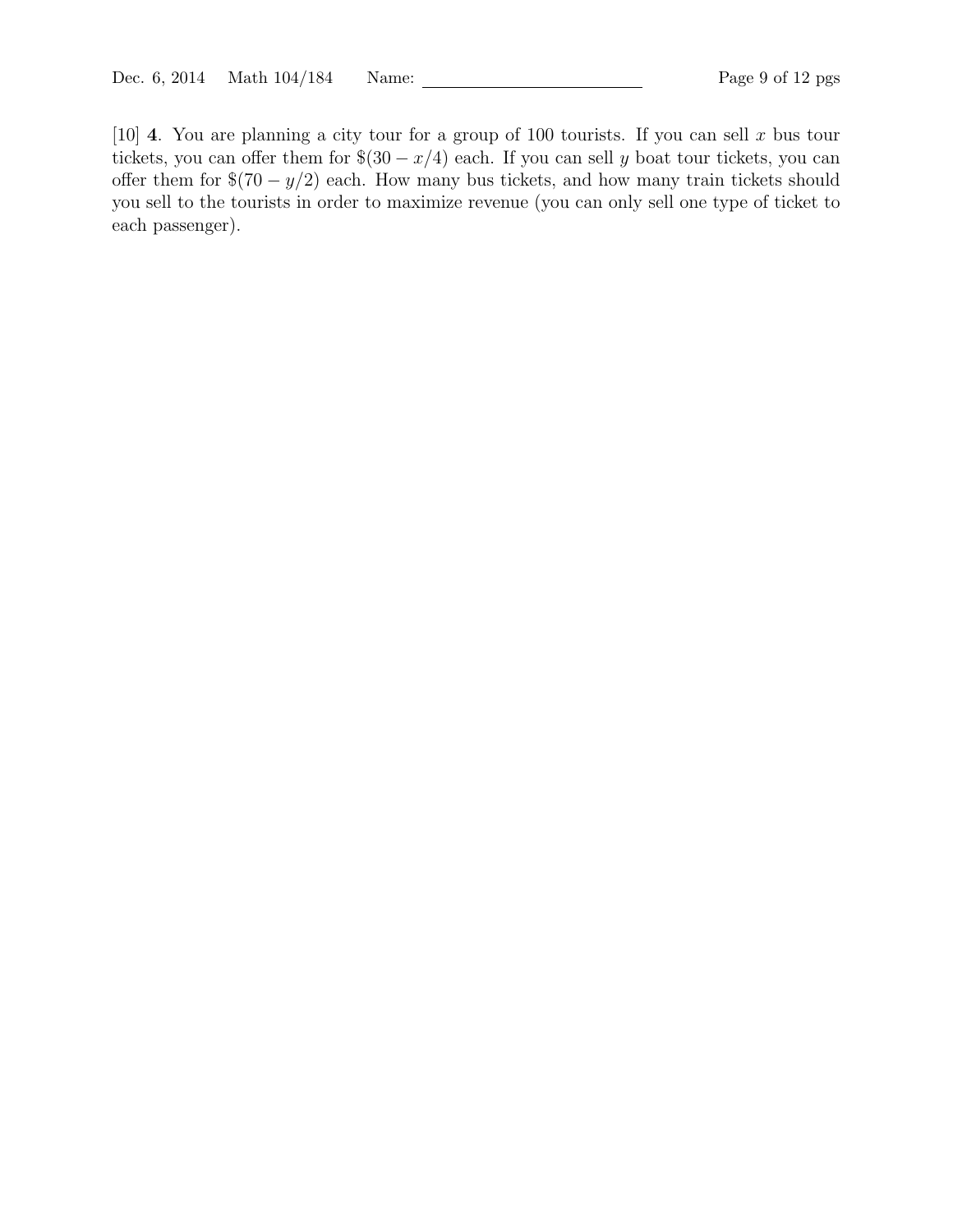[17] **5**. Let  $f(x) = \frac{e^x}{x^2}$  $\frac{6}{x^2}$ .

(a) Find the critical point of  $f(x)$ .

(b) Find the intervals on which *f* is increasing or decreasing.

(c) Find  $f''(x)$ .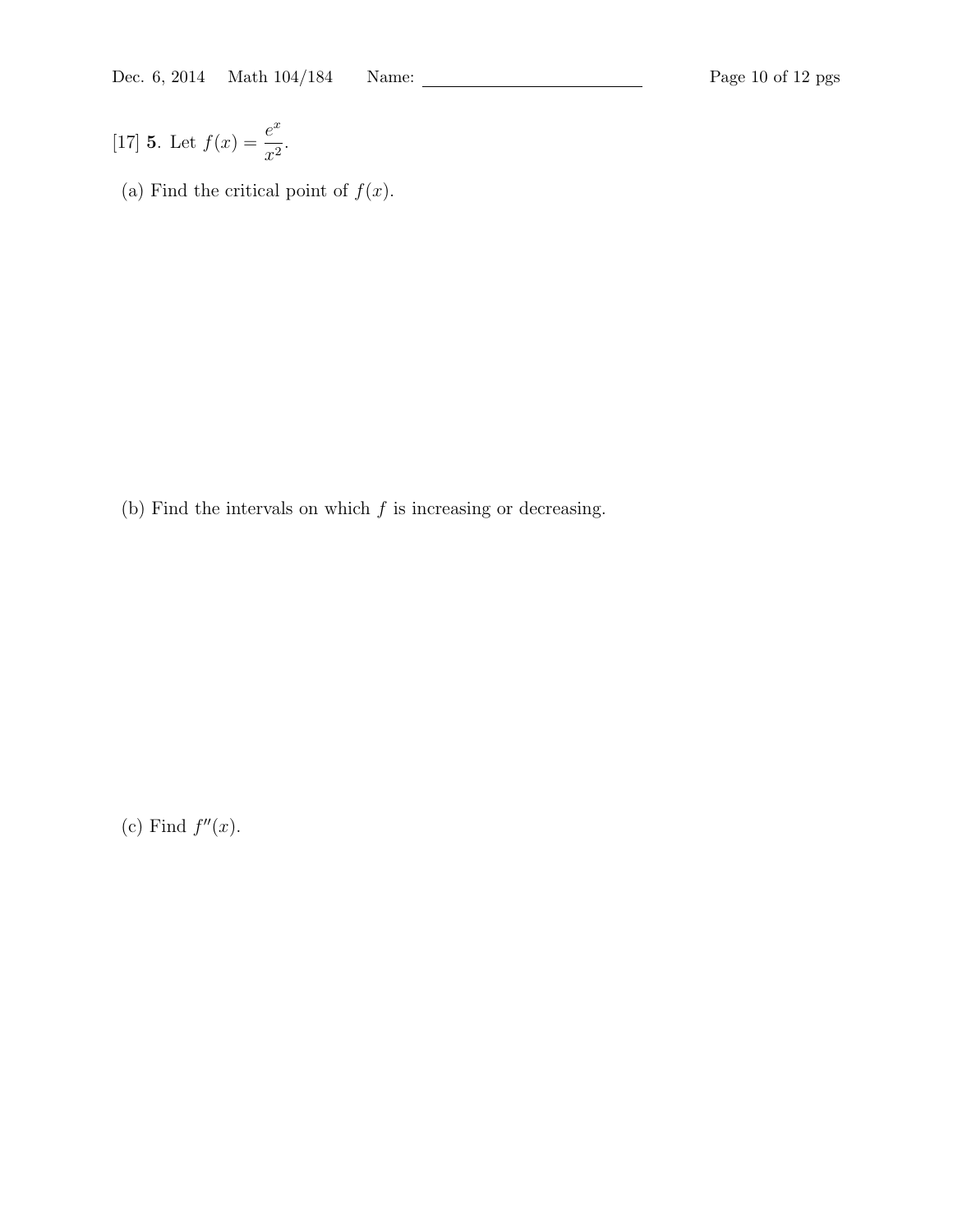(d) Find the intervals on which *f* is concave upward.

(e) Find the horizontal asymptote and the vertical asymptote of  $f(x)$ . Note that  $\lim_{x\to\infty}$ *e x*  $\frac{y}{x} = \infty$ .

(f) Sketch the graph of  $f(x) = \frac{e^x}{x}$  $\frac{c}{x^2}$ .